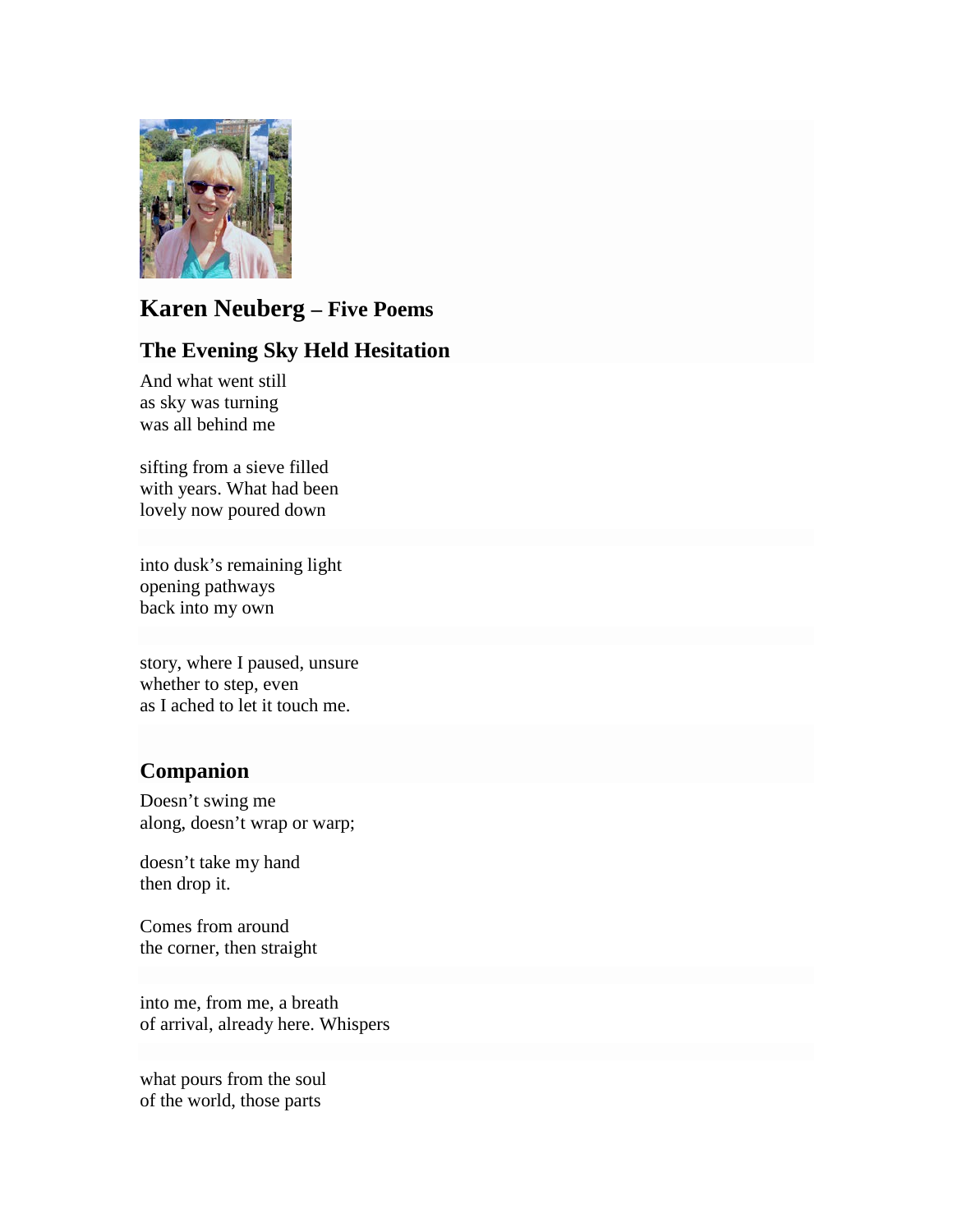under stones, on the silver side leaf shows to rain,

the rain itself.

#### **Private**

Clinks in the drawer with the cutlery. Can cut. Or dish it out, leaving you too full

or too empty. Softened over time, a melted, stinky cheese the maggots swirl upon

and you stay out of that room, and you, without full awareness, use martial arts

to keep it away. As though it's labeled *Private* and not yours at all, and even if it is,

you won't lend yourself a hand to lift it, even just to have a peek.

## **Quality**

No real need to enumerate as you take your next breath and then exhale.

But, just for starters: diesel, formaldehyde, benzene, particulate matter, groundlevel ozone…

Earth is round and currents travel around. What blows will reach everywhere.

And we haven't even talked about what's happening to our waters —